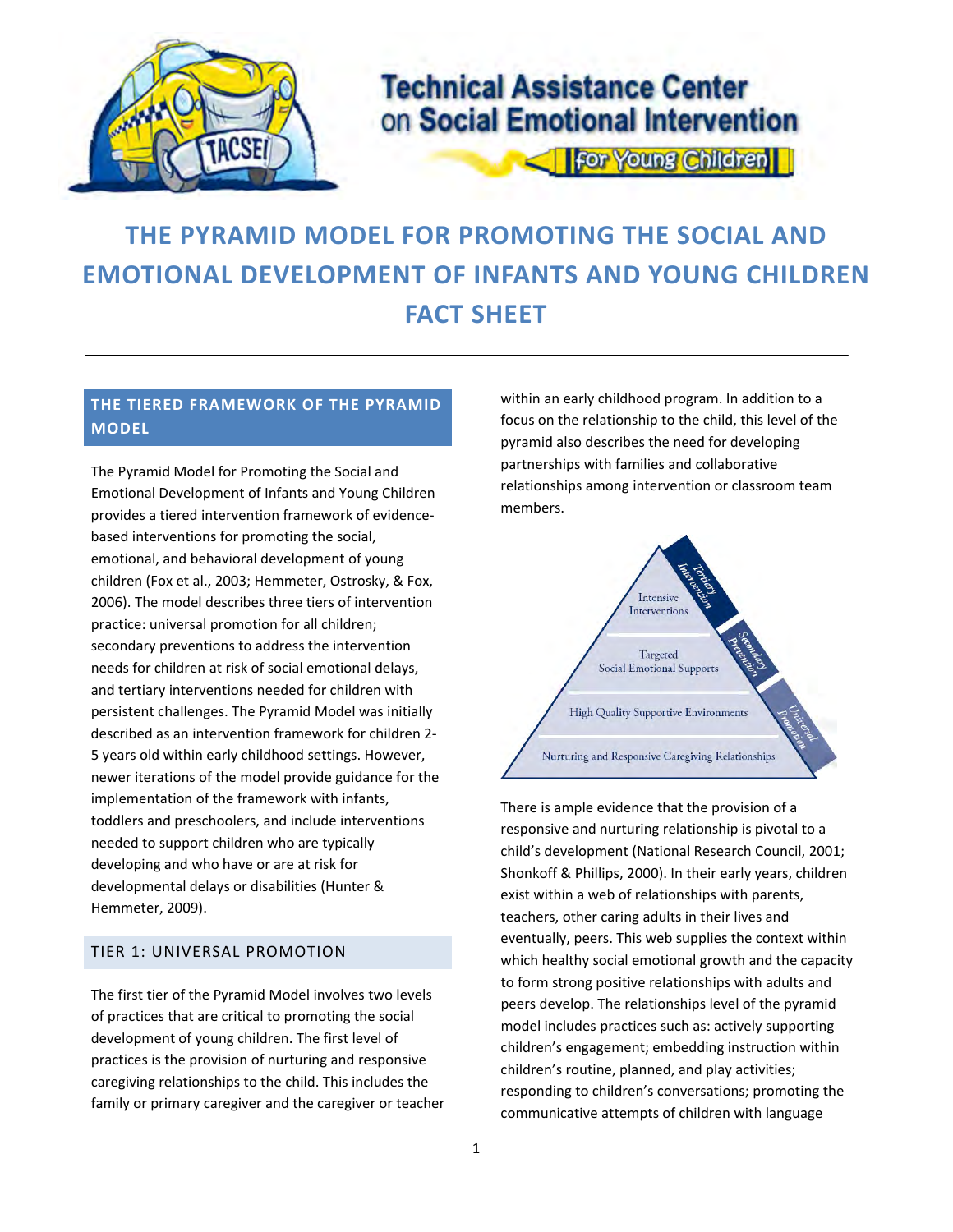delays and disabilities; and providing encouragement to promote skill learning and development.

 The second level of universal promotion is the provision of supportive environments. Within home and community settings, this level of the pyramid refers to the provision of predictable and supportive environments and family interactions that will promote the child's social and emotional development. Universal practices for children with or at risk for delays or disabilities include receiving instruction and support within inclusive environments that offer the rich social context that is essential to the development of social skills and peer relationships.

 In early care and education programs, this level of the pyramid refers to the design of classrooms and programs that meet the standards of high quality early education. This includes the implementation of a curriculum that fosters all areas of child development, the use of developmentally and culturally appropriate and effective teaching approaches, the design of safe physical environments that promote active learning and appropriate behavior, the provision of positive and explicit guidance to children on rules and expectations, and the design of schedules and activities that maximize child engagement and learning. At this level of the pyramid, families who receive early intervention services might be provided with information and support on establishing predictable routines; implementing specialized health care and treatment procedures; teaching social, emotional, and other skills within play and routine activities; promoting language and communication development; and fostering the development of play and social interaction skills.

#### TIER 2: SECONDARY PREVENTION

 The secondary or prevention level of the Pyramid includes the provision of explicit instruction in social skills and emotional regulation. In early childhood programs, all young children will require adult guidance and instruction to learn how to express their emotions appropriately, play cooperatively with peers, and use social problem solving strategies. However, for some children it will be necessary to provide more systematic and focused instruction to teach children social emotional skills. Children might need more focused instruction on skills such as: identifying and expressing

 emotions; self‐regulation; social problem solving; initiating and maintaining interactions; cooperative responding; strategies for handling disappointment and anger; and friendship skills (Denham et al., 2003; Strain & Joseph, 2006). Families in early intervention programs might need guidance and coaching from their early intervention provider on how to promote their child's development of targeted social and emotional skills. Families of infants and young toddlers might need guidance and support for helping the very young child regulate emotions or stress and understand the emotions of others.

#### TIER 3: TERTIARY INTERVENTIONS

 When children have persistent challenging behavior that is not responsive to interventions at the previous levels, comprehensive interventions are developed to resolve problem behavior and support the development of new skills. At this level of the Pyramid Model, Positive Behavior Support (PBS) is used to develop and implement a plan of intensive, individualized intervention. PBS provides an approach to addressing problem behavior that is individually designed, can be applied within all natural environments by the child's everyday caregivers, and is focused on supporting the child in developing new skills (Dunlap & Fox, 2009; Lucyshyn, Dunlap, & Albin, 2002). The process begins with convening the team that will develop and implement the child's support plan. At the center of the team is the family and child's teacher or other primary caregivers. The PBS process begins with functional assessment to gain a better understanding of the factors that are related to the child's challenging behavior. Functional assessment ends with the development of hypotheses about the functions of the child's challenging behavior by the team. These hypotheses are used to develop a behavior support plan. The behavior support plan includes prevention strategies to address the triggers of challenging behavior; replacement skills that are alternatives to the challenging behavior; and strategies that ensure challenging behavior is not reinforced or maintained. The behavior support plan is designed to address home, community, and classroom routines where challenging behavior is occurring. In this process, the team also considers supports to the family and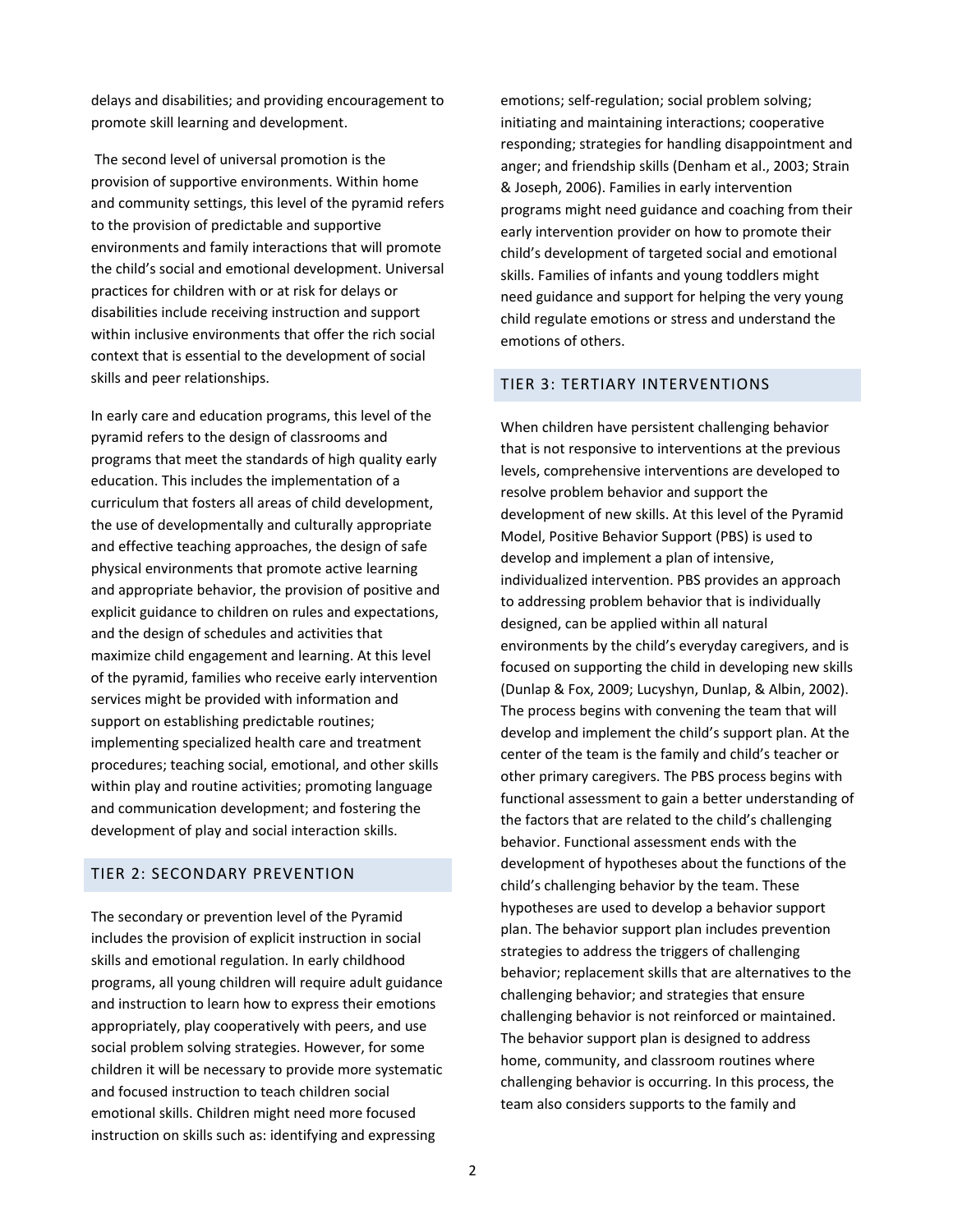strategies to address broader ecological factors that affect the family and their support of the child.

## **KEY ASSUMPTIONS OF THE PYRAMID MODEL**

 The Pyramid Model was designed for implementation by early educators within child care, preschool, early intervention, Head Start, and early childhood special education programs. In the delivery of tier 2 and 3 interventions, it is assumed that programs will need to provide practitioners with support from a consulting teacher or specialist in the identification of individualized instructional goals and the design of systematic instructional approaches or behavior support plans. The Pyramid Model provides a comprehensive model for the support of all children. A child receiving services through special education might be served at any of the intervention tiers. The model was designed with the following assumptions related to implementation:

### 1. INCLUSIVE SOCIAL SETTINGS ARE THE CONTEXT FOR INTERVENTION

 The focus of the Pyramid Model is to foster social emotional development. This requires a rich social milieu as the context of intervention and instruction. Thus, the model is designed for implementation within natural environments, interactions with the child's natural caregivers and peers, and classroom settings that offer opportunities for interactions with socially competent peers. Interventions do not involve pull out from those settings; rather, they are dependent on a rich social context where the number of opportunities to learn and practice social skills can be optimized.

## 2. PYRAMID MODEL TIERS HAVE ADDITIVE INTERVENTION VALUE

 Each tier of intervention builds upon the previous tier. Tier 2 and 3 interventions are reliant on the provision of practices in the lower tiers to promote optimal child outcomes.

## 3. INSTRUCTIONAL PRECISION AND DOSAGE INCREASES AS YOU MOVE UP THE PYRAMID TIERS

The intervention practices and foci in tier 2 and 3 are not uniquely different teaching targets or approaches than the universal practices used to foster all children's social development. The differences between tiers are evident in the specificity of the instructional target, the precision of the instructional approach, the frequency of monitoring children's responsiveness to intervention efforts, and the number of instructional opportunities delivered to children at each level.

## 4. EFFICIENCY AND EFFECTIVENESS OF INTERVENTION IS OF PRIMARY IMPORTANCE

 When children have challenging behavior or social‐ emotional risks, it is imperative that intervention is delivered quickly and effectively. There is ample research evidence that when children's challenging behavior persists, the problems are likely to worsen and become compounded by related problems including peer and adult rejection and coercive relationships (Dodge, Coie, & Lynham, 2006; Moreland & Dumas, 2008). Thus, the Pyramid model has been provided to early educators so that practitioners and programs can provide the most effective intervention needed to immediately support the child and result in desired child outcomes. Children in need of tier 2 or tier 3 approaches should have immediate access to those interventions.

#### 5. FAMILIES ARE ESSENTIAL PARTNERS

 The interventions involved in the Pyramid Model are reliant on the participation of families. All families are provided with information on how to promote their child's social development. When children are in need of tier 2 or 3 interventions, families are involved in the provision of systematic intervention by providing increased opportunities for the child to learn and practice new skills in the context of everyday activities and routines in the home and community. When children have persistent challenges, families and other persons involved with the child form a collaborative